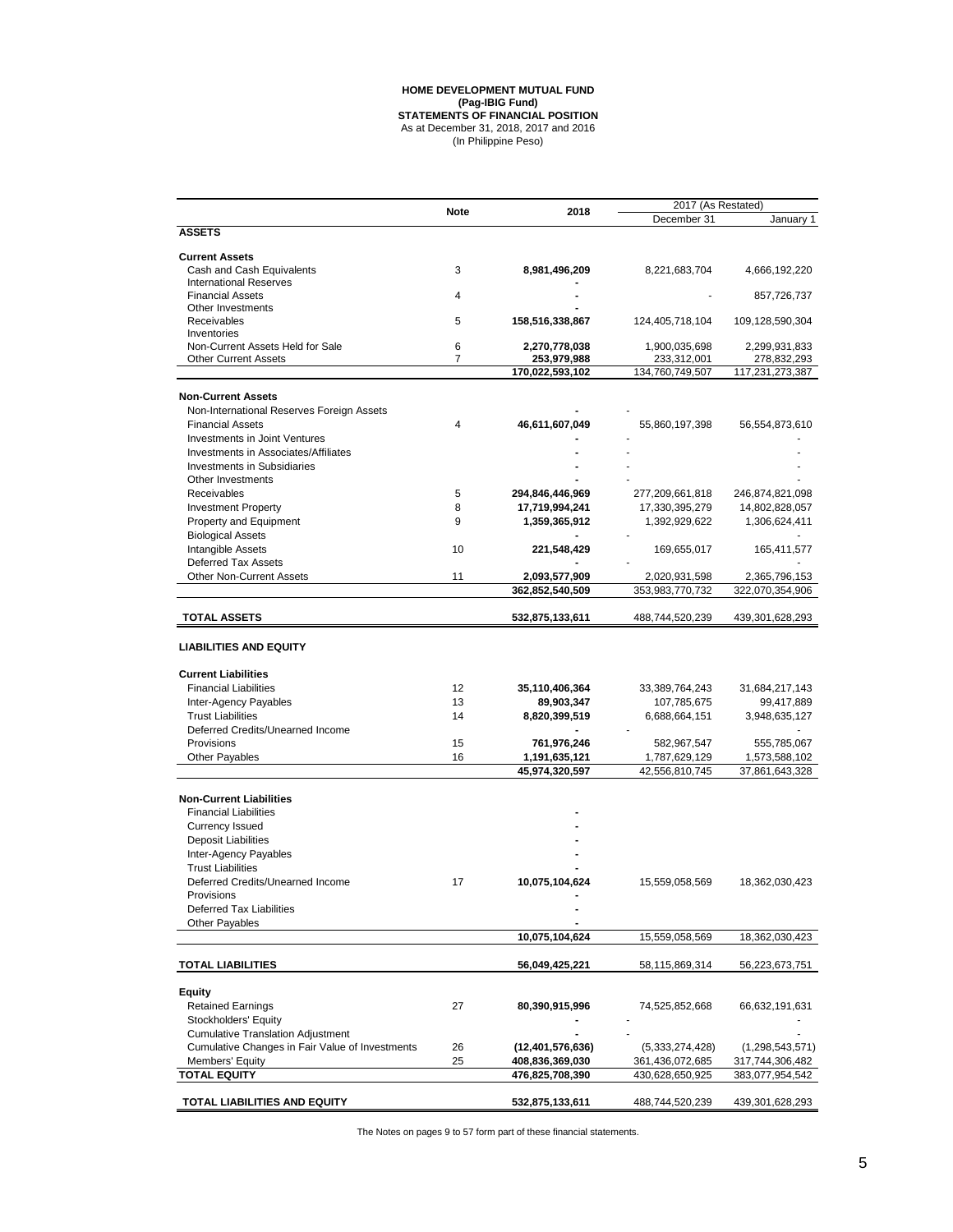## **HOME DEVELOPMENT MUTUAL FUND (Pag-IBIG Fund) STATEMENTS OF COMPREHENSIVE INCOME**

For the periods ended December 31, 2018 and 2017

(In Philippine Peso)

|                                                                    |             | 2018            | 2017            |
|--------------------------------------------------------------------|-------------|-----------------|-----------------|
|                                                                    | <b>Note</b> |                 | As Restated     |
| <b>Income</b>                                                      |             |                 |                 |
| Service and Business Income                                        | 18          | 41,881,293,428  | 44,437,910,208  |
| Gains                                                              | 19          | 5,796,936,009   | 6,283,346,805   |
| Other Non-Operating Income                                         | 20          | 5,144,060,628   | 3,298,257,579   |
|                                                                    |             | 52,822,290,065  | 54,019,514,592  |
| <b>Expenses</b>                                                    |             |                 |                 |
| <b>Personnel Services</b>                                          | 21          | 4,454,793,084   | 4,312,185,491   |
| Maintenance and Other Operating Expenses                           | 22          | 6,272,292,817   | 5,319,724,073   |
| <b>Financial Expenses</b>                                          | 23          | 43,141,488      | 44,809,859      |
| Non-Cash Expenses                                                  | 24          | 8,878,600,797   | 14,070,837,498  |
|                                                                    |             | 19,648,828,186  | 23,747,556,921  |
| <b>Profit</b>                                                      |             | 33,173,461,879  | 30,271,957,671  |
| Net Assistance/Subsidy/(Financial Assistance/Subsidy/Contribution) |             | (1,480,723)     | (3,845,052)     |
| <b>Net Income</b>                                                  |             | 33,171,981,156  | 30,268,112,619  |
| Other Comprehensive Income for the Period                          |             | (7,068,302,208) | (4,034,730,857) |
| <b>Comprehensive Income</b>                                        |             | 26,103,678,948  | 26,233,381,762  |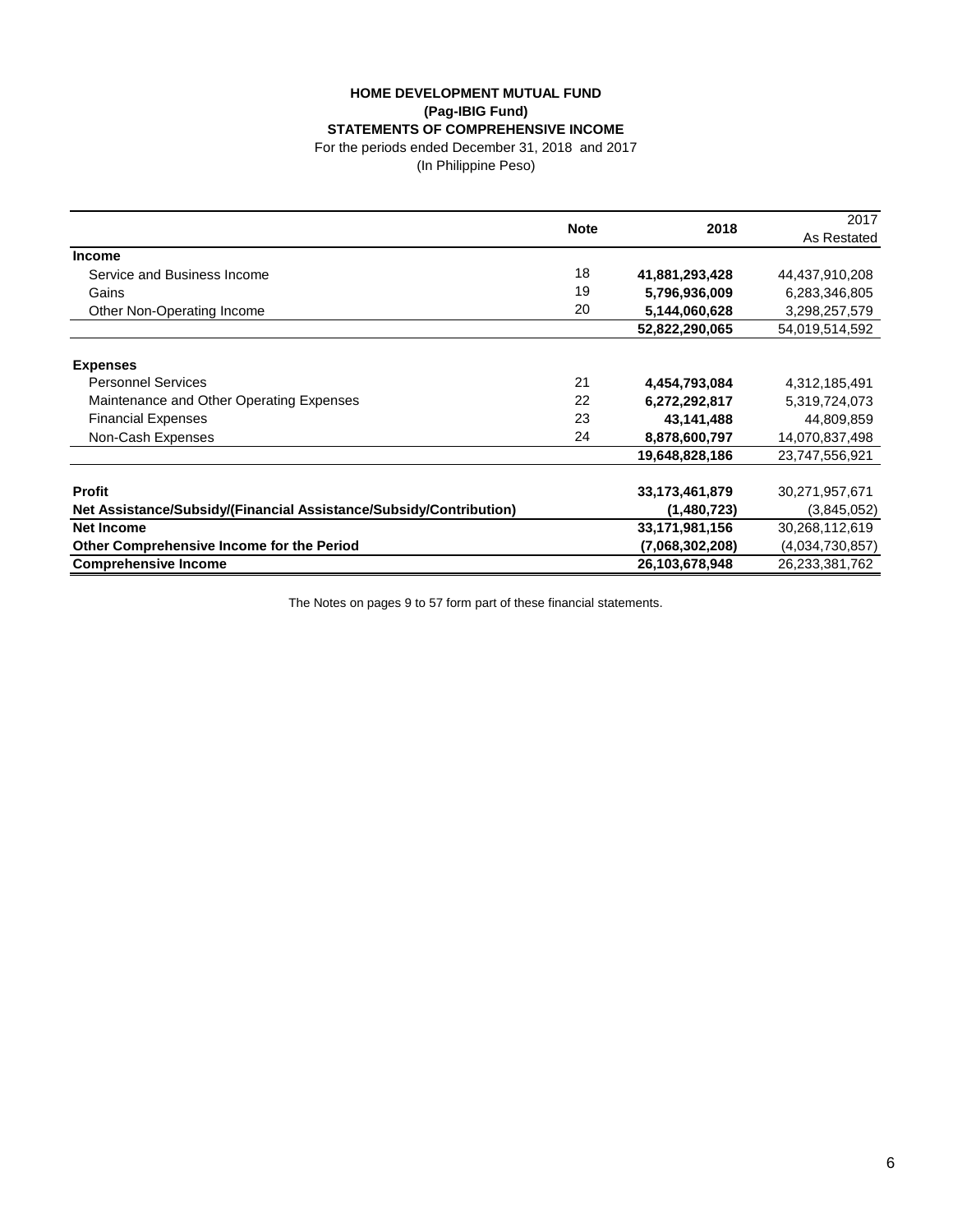## **HOME DEVELOPMENT MUTAL FUND (Pag-IBIG Fund) STATEMENTS OF CHANGES IN EQUITY**

For the Years Ended December 31, 2018 and 2017

(In Philippine Peso)

|                                             | <b>Cumulative Changes in Fair</b> | <b>Retained Earnings/</b> |                        |                  |  |
|---------------------------------------------|-----------------------------------|---------------------------|------------------------|------------------|--|
|                                             | <b>Value of Investments</b>       | (Deficit)                 | <b>Members' Equity</b> |                  |  |
|                                             | (Note 26)                         | (Note 27)                 | (Note 25)              | <b>Total</b>     |  |
| Balance, January 1, 2017 as reported        | (1,298,543,571)                   | 67,536,534,184            | 317,744,306,482        | 383,077,954,542  |  |
| Add/(Deduct):                               |                                   |                           |                        |                  |  |
| Prior Period Adjustment                     |                                   | (904, 342, 553)           |                        |                  |  |
| Restated Balance as at January 1, 2017      | (1, 298, 543, 571)                | 66,632,191,631            | 317,744,306,482        | 383,077,954,542  |  |
| CHANGES IN EQUITY FOR 2017<br>Add/(Deduct): |                                   |                           |                        |                  |  |
| <b>Members' Contribution</b>                |                                   |                           | 33,710,936,398         | 33,710,936,398   |  |
| Comprehensive Income for the year           | (4,034,730,857)                   | 30,268,112,619            |                        | 26,233,381,762   |  |
| <b>Dividends</b>                            |                                   | (22, 301, 678, 018)       | 22,301,678,018         |                  |  |
| <b>Provident Claims</b>                     |                                   |                           | (9,943,954,553)        | (9,943,954,553)  |  |
| TAV Offsetting/Other Adjustments            |                                   | (72, 773, 564)            | (2,376,893,660)        | (2,449,667,224)  |  |
| Restated Balance as at December 31, 2017    | (5,333,274,428)                   | 74,525,852,668            | 361,436,072,685        | 430,628,650,925  |  |
| <b>CHANGES IN EQUITY FOR 2018</b>           |                                   |                           |                        |                  |  |
| Add/(Deduct):                               |                                   |                           |                        |                  |  |
| Members' Contribution                       |                                   |                           | 40,591,517,204         | 40,591,517,204   |  |
| Comprehensive Income for the year           | (7,068,302,208)                   | 33,171,981,156            |                        | 26,103,678,948   |  |
| <b>Dividends</b>                            |                                   | (27, 293, 614, 914)       | 27,293,614,914         |                  |  |
| <b>Provident Claims</b>                     |                                   |                           | (13,829,692,576)       | (13,829,692,576) |  |
| TAV Offsetting/Other Adjustments            |                                   | (13, 302, 914)            | (6.655, 143, 197)      | (6,668,446,111)  |  |
| Balance as at December 31, 2018             | (12,401,576,636)                  | 80,390,915,996            | 408,836,369,030        | 476,825,708,390  |  |